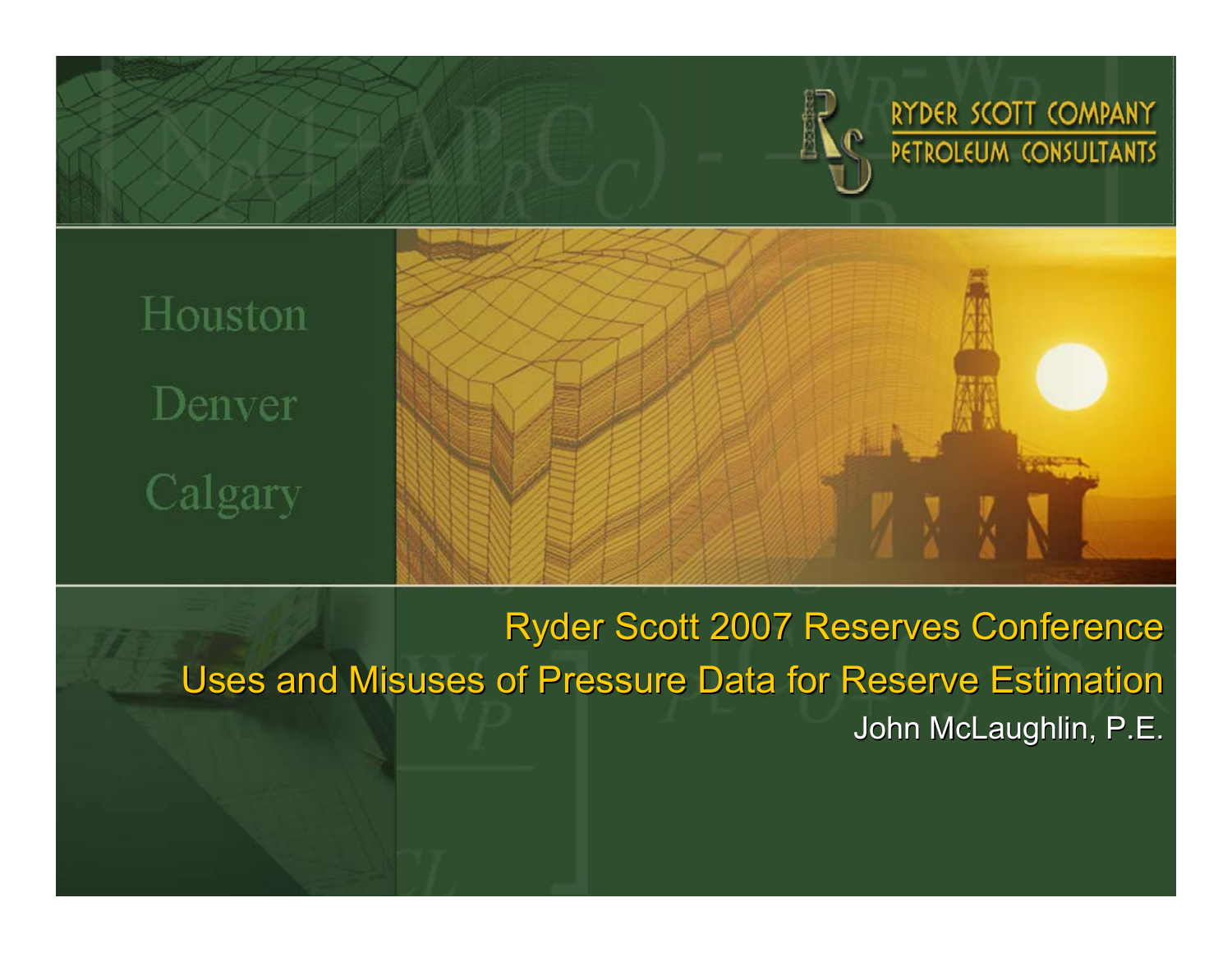#### *Presentation Outline*

#### $\bullet$ **Introduction**

- •Pressure Data and Contact Determination
- $\bullet$ Reservoir Continuity
- •Radius of Investigation
- •Material Balance Examples
- $\bullet$ **Conclusions**

RYDER SCOTT COMPANY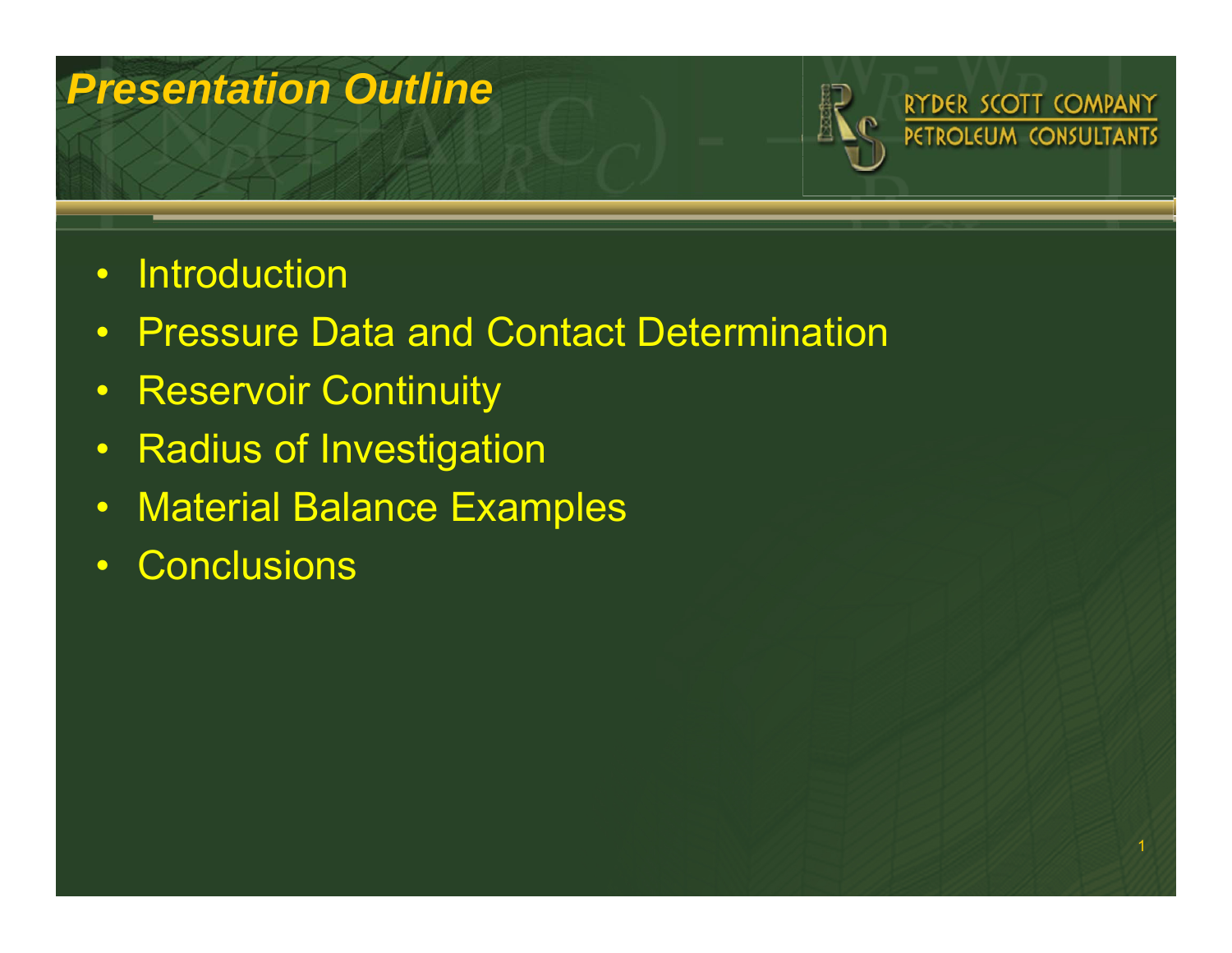## *Introduction*RYDER SCOTT COMPANY **PETROLEUM CONSULTANTS**

- Co-Author Brad Gouge, Ryder Scott Co.
- Deficit in SPE literature regarding reserves interpretation
- Pressure data can be critical; however, interpretations often not of "reasonable certainty"
- Presentation will focus on SEC and SPE/WPC proved definitions; SPE paper (103221) discusses SPE/WPC probable and possible classes as well
- Paper and presentation represent authors' interpretations of SPE/WPC and SEC guidelines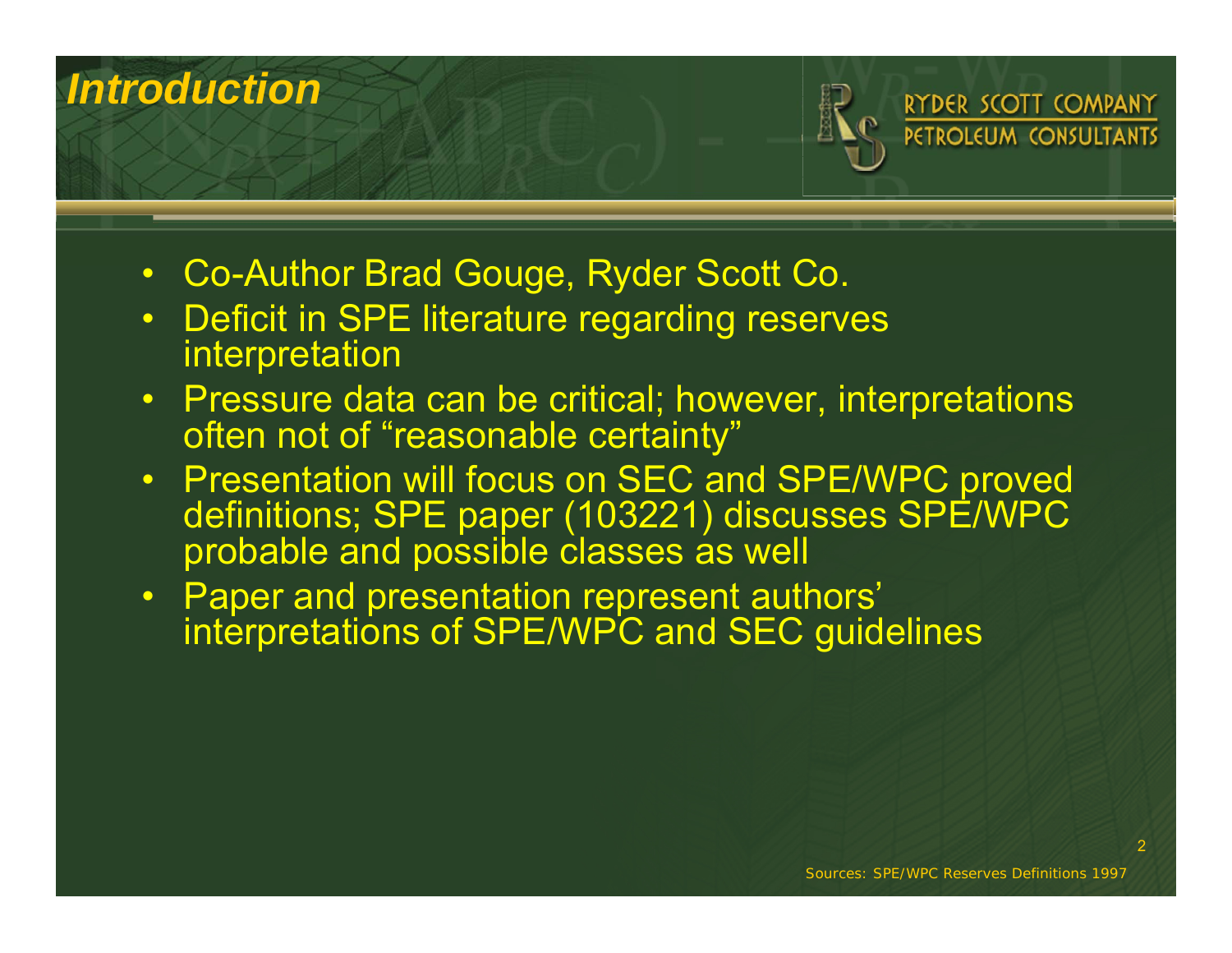# *Pore Pressure Gradient (PPG) Data*

- QC each data point; review geology; beware 'differential drawdown'
- PPG as primary basis of proved contact
	- **SPE/WPC** 
		- = Maybe
	- $\bullet$  SEC = No



RYDER SCOTT COMPANY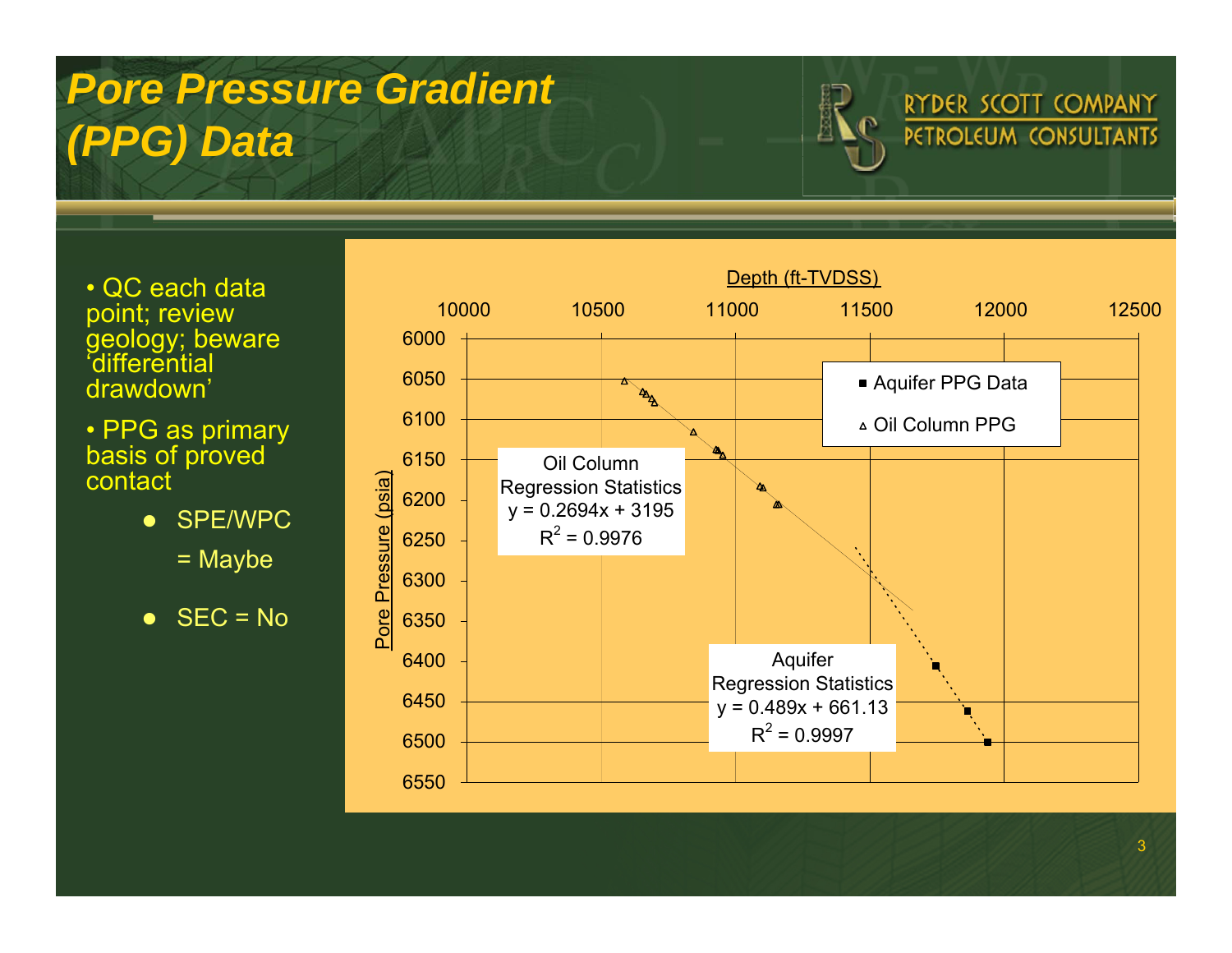## *Proved ContactsSEC vs SPE (1997/2001)*



#### • Water/Oil Contacts

- SEC guidance states, "...the reserves in the legal and technically justified drainage area around the well projected down to a **known** fluid contact or the lowest **known** hydrocarbons, or L**K**H may be considered proved."
- SPE/WPC guidelines state, "...the lowest known occurrence of hydrocarbons controls the proved limit unless otherwise indicated by **definitive** geological, engineering, or performance data."
- Gas/Oil Contacts Rules less defined
	- $\bullet\,$  Firms tend to take conservative approach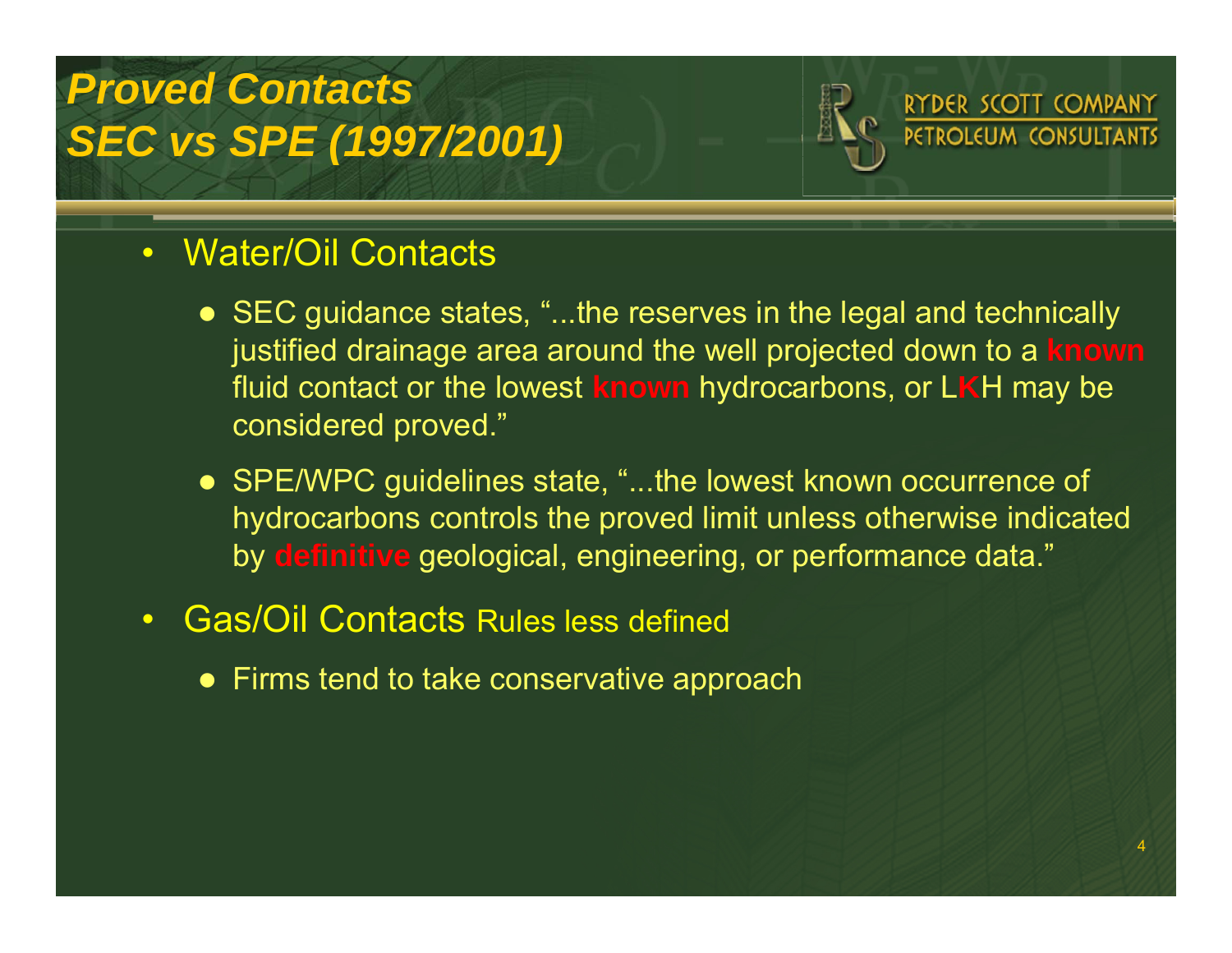#### *Proved Continuity With PPG Data*

• QC each data point; review geology

• SEC & SPE/WPC accept differential drawdown

• SPE/WPC continuity threshold lower than SEC



RYDER SCOTT COMPANY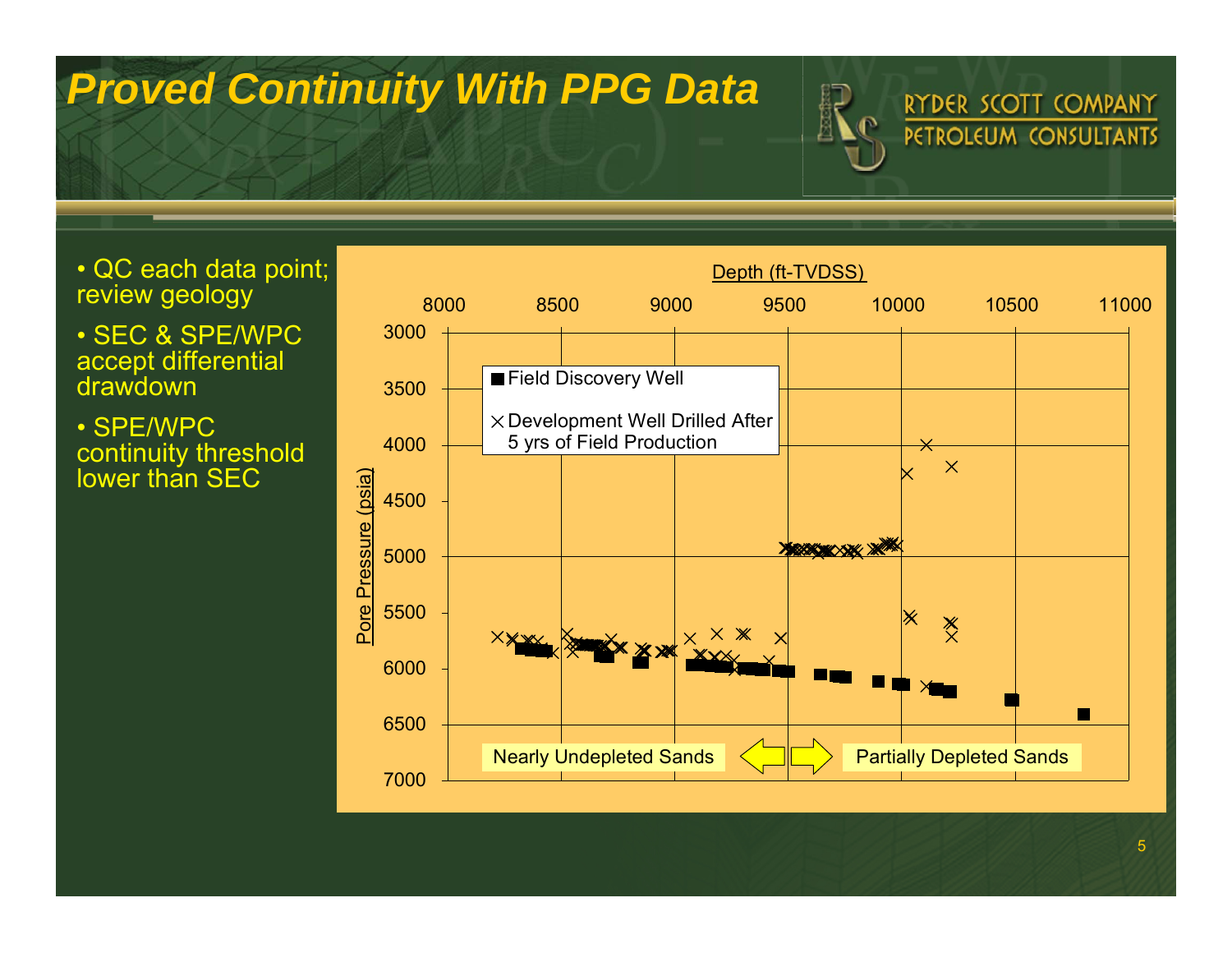#### *Proved Continuity…Continued*



- SEC wording: "Proved reserves for other undrilled units can be claimed only where it can be demonstrated with **certainty** that there is continuity of production from the existing productive formation."
	- } SEC: *certainty* not qualified with *reasonable*
	- } 'Absolute' certainty disqualifies pre-production PPG data
- SPE/WPC does qualify certainty: "Reserves from other locations are categorized as proved undeveloped only where interpretations of geological and engineering data from wells indicate with **reasonable certainty** that the objective formation is laterally continuous and contains commercially recoverable petroleum at locations beyond direct offsets."

RYDER SCOTT COMPANY PETROLEUM CONSULTANTS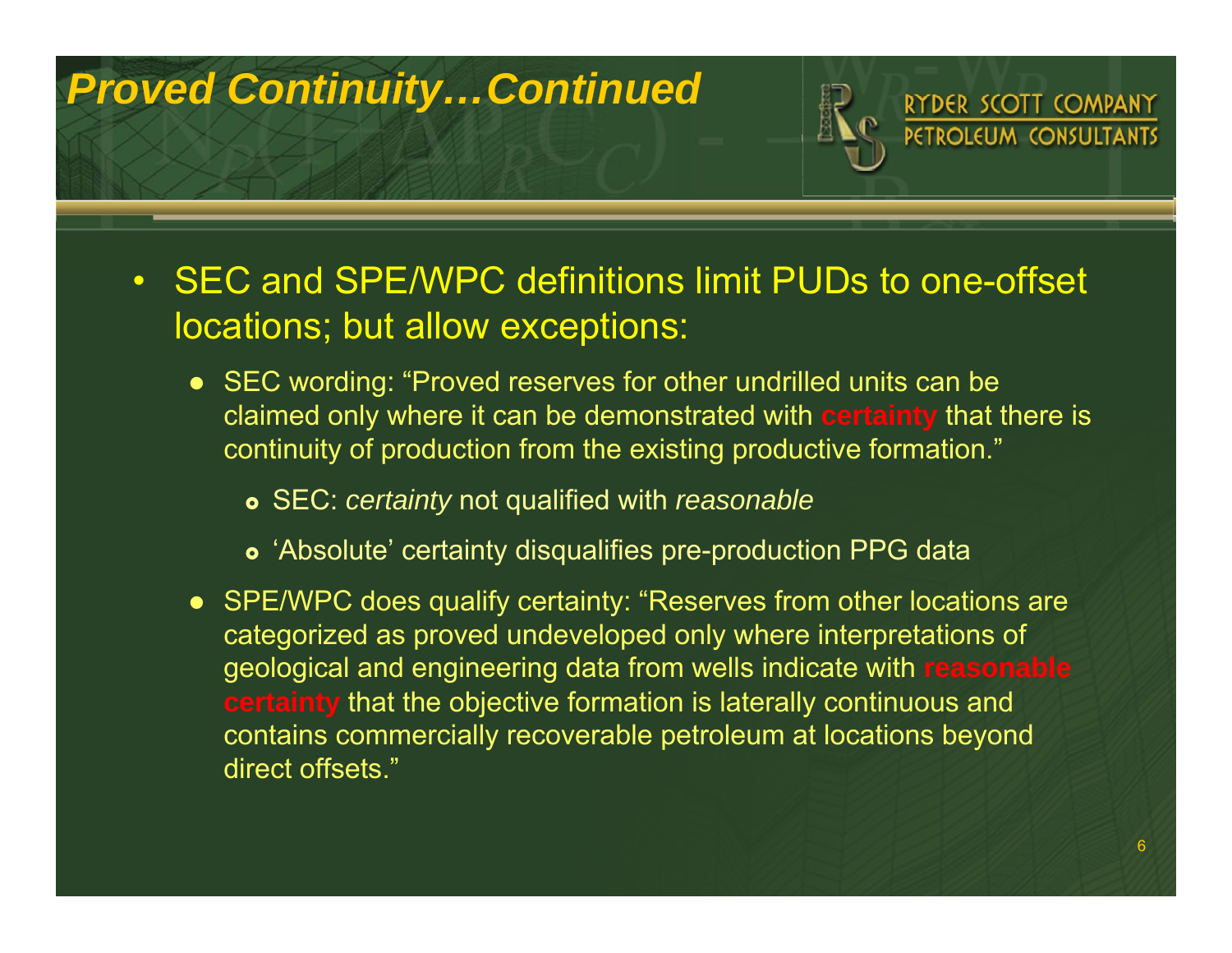# *Proved Continuity Example 1*



7

RYDER SCOTT COMPANY PETROLEUM CONSULTANTS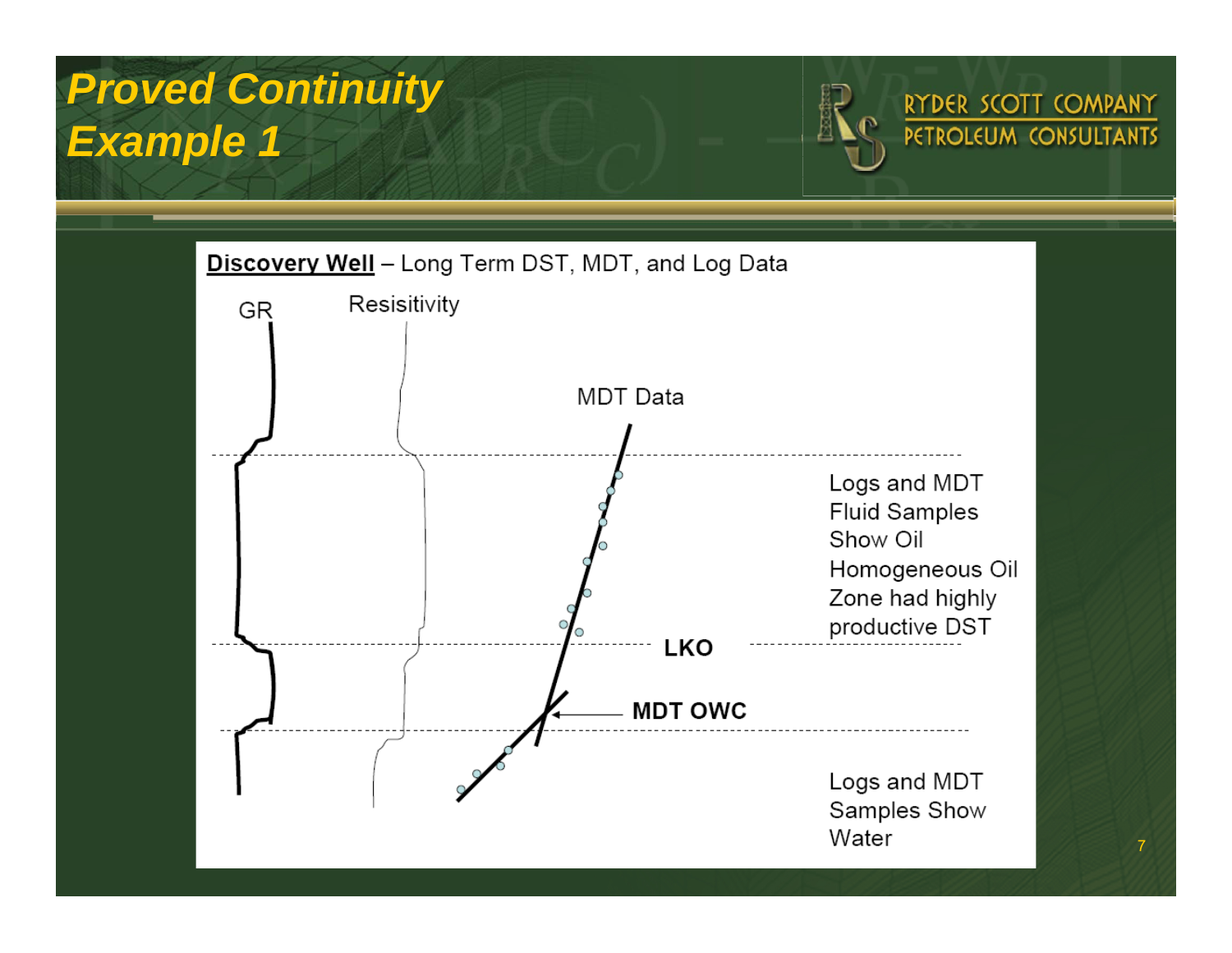#### *Proved Continuity Example 1…Continued*



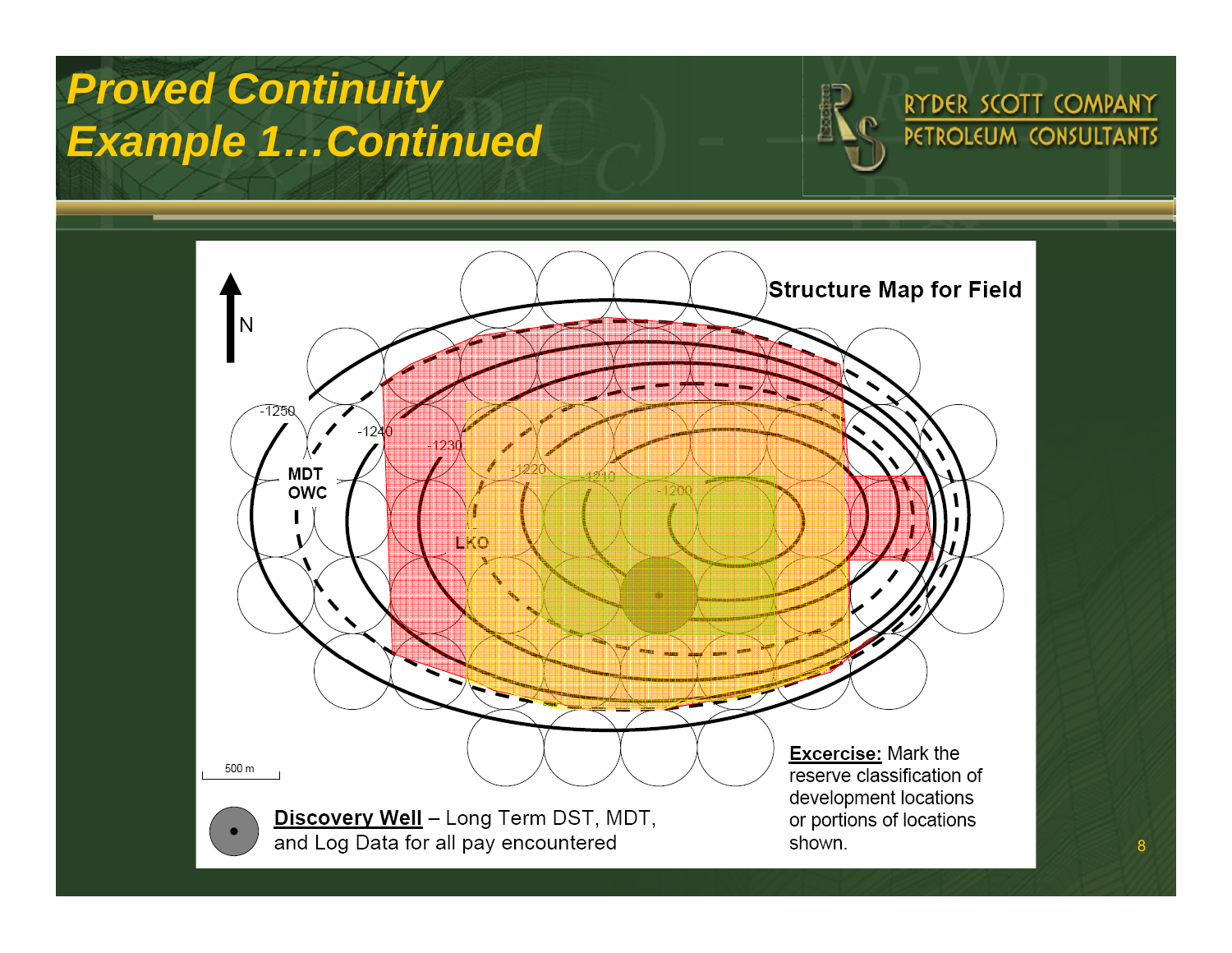#### *Use of Interference Tests*

RYDER SCOTT COMPANY PETROLEUM CONSULTANTS

9

- 200 hour interference test yielded ~3 psi response
- Uncertainty and nonuniqueness are inherent issues
- Often difficult to reach SEC 'absolute' certainty threshold



Figure from SPE paper by N. Humphreys *et al*., "Using Interference Tests During Field Startup to Solve Critical Reservoir Management Issues at the Zafiro Field, Offshore Equatorial Guinea."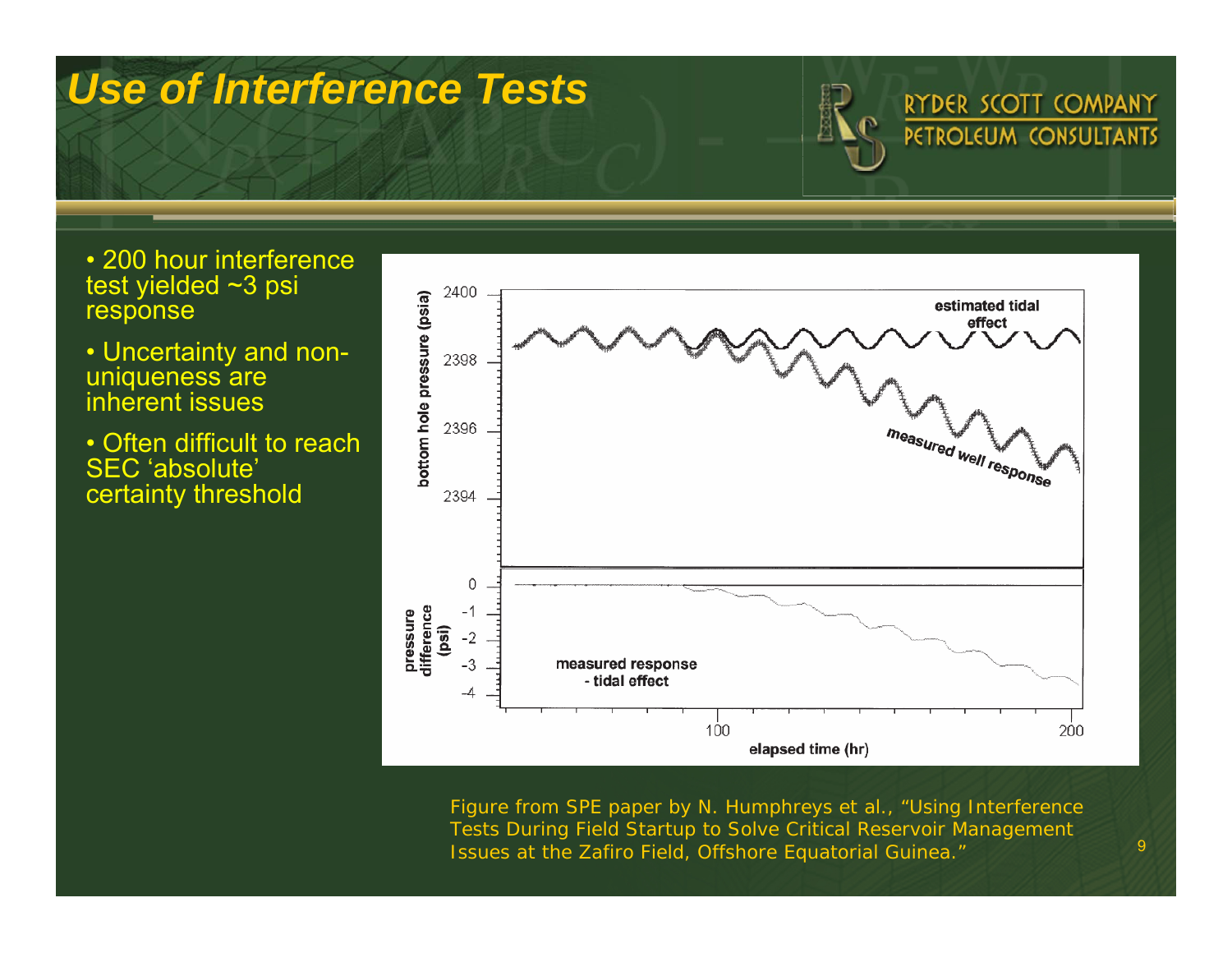# *Proved Area and Radius of Investigation*



Determination of Radius of Investigation as per *Lee* …

$$
r_i = [kt / (948 \phi \mu c_i)]^{\frac{1}{2}}
$$

- $\bullet$ Assumes homogeneous, isotropic, cylindrical reservoir
- $\bullet$  Uncertainties (i.e. height used to calculate permeability) mean connected volume calculation is often more useful
- $\bullet$  Result often used with an independently calculated recovery factor [*incorrect practice*]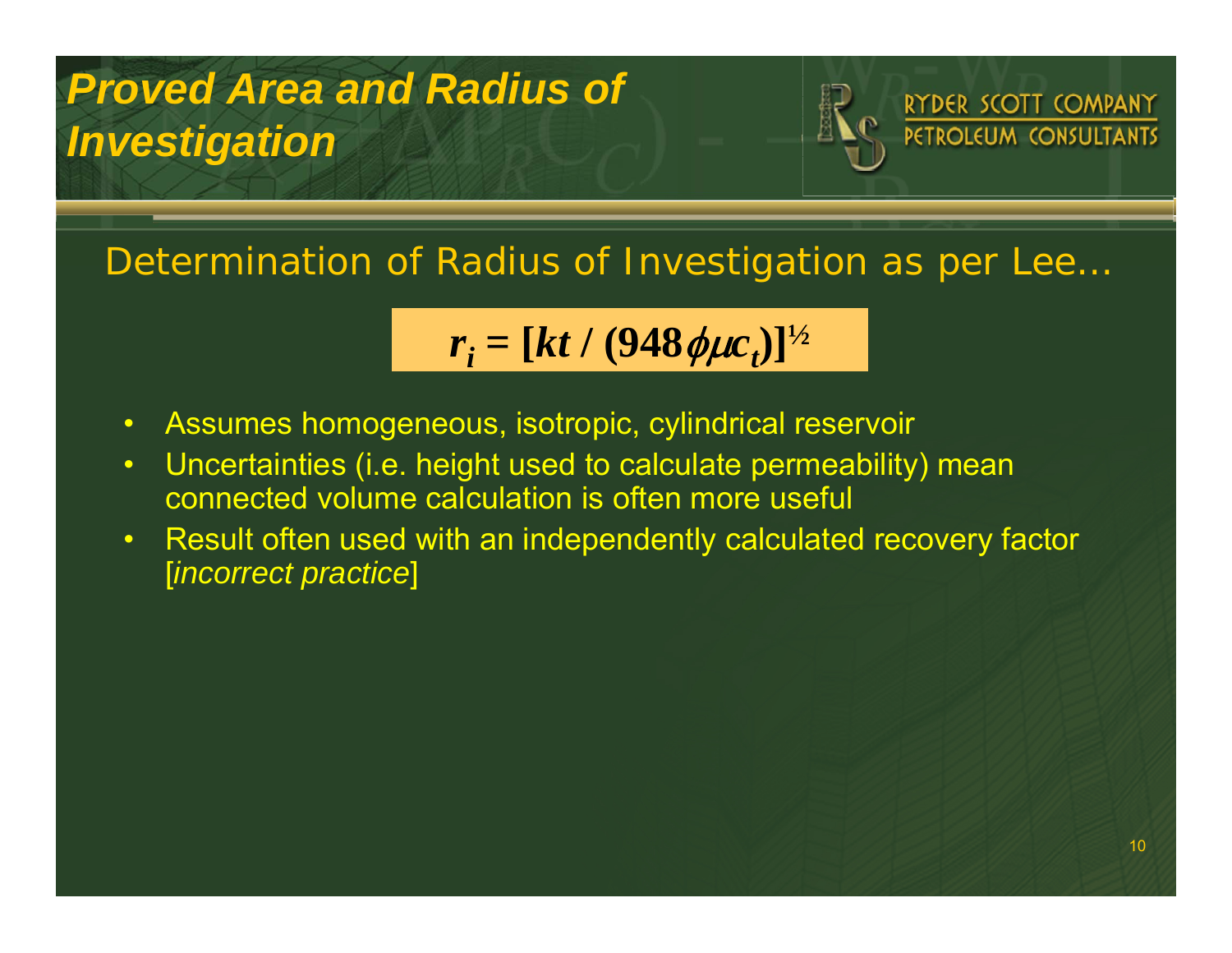## *Proved Area and Radius of Investigation…Continued*





- $\bullet$  Well test radius of investigation rarely representative of final drainage area
- $\bullet$  Development economics must be considered on individual well and project basis
- $\bullet$ Regulatory constraints must be considered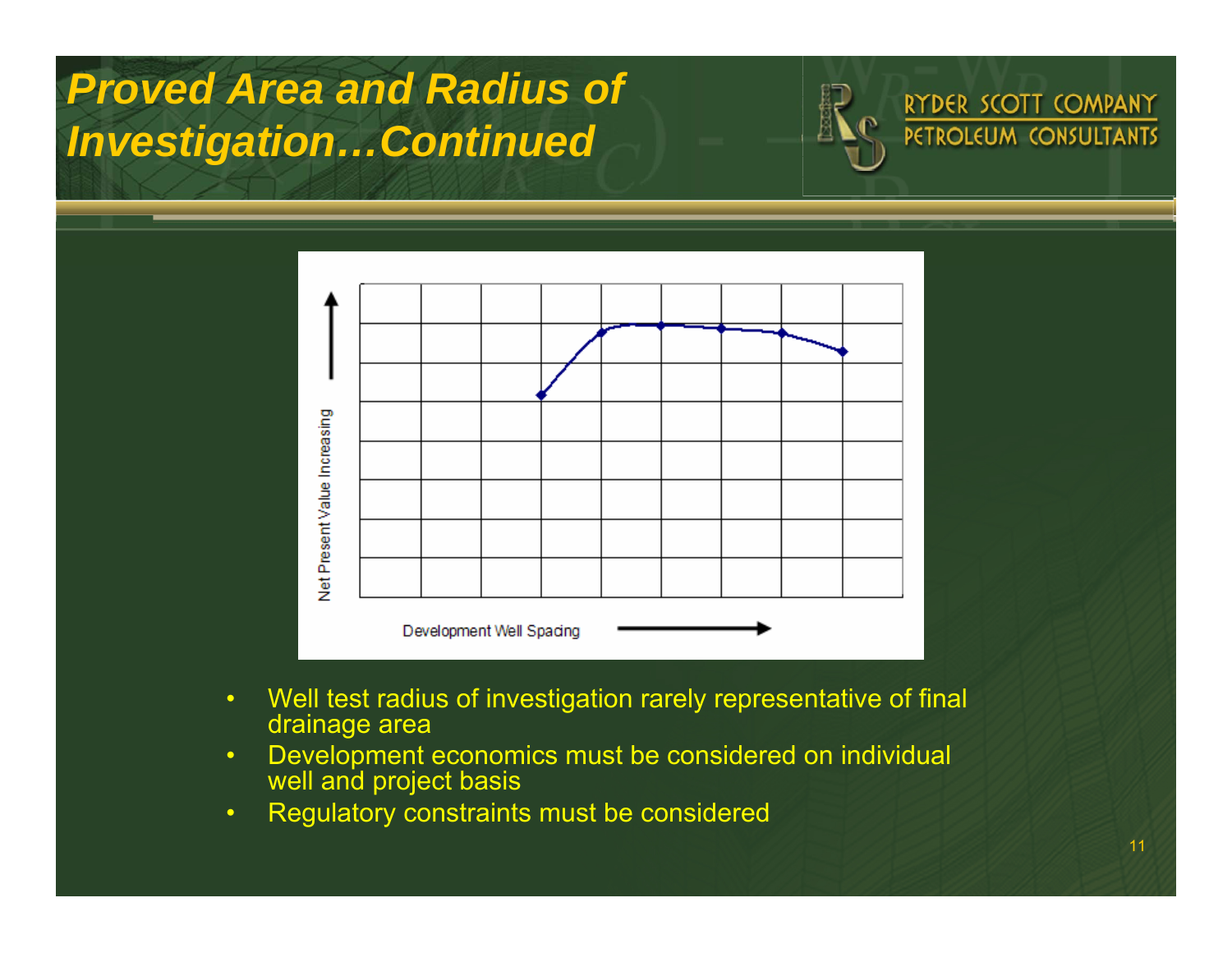# *Proved Continuity Example 2*

• Where is the contact for SPE/WPC proved definitions and where is it for SEC?

• Which wells are in "continuity" based on SPE/WPC definitions and what would the SEC rules say about that?





RYDER SCOTT COMPANY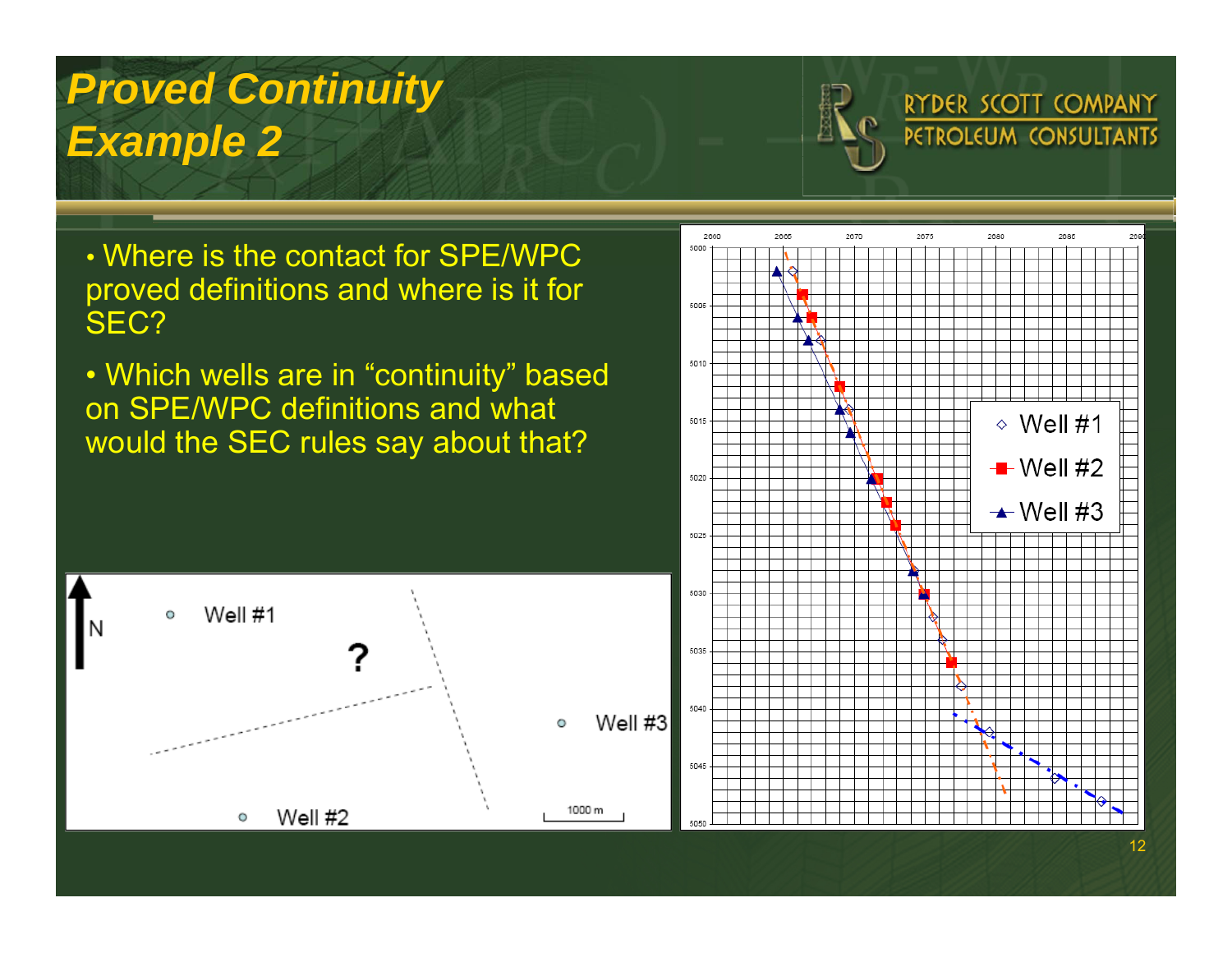## *Gas Material Balance for Reserve Determination*



Figure from SPE paper from D.R. Harrell *et al*.: "Oil and Gas Reserve Estimates: Recurring Mistakes and Errors"

#### Use caution when…

RYDER SCOTT COMPANY PETROLEUM CONSULTANTS

- $\bullet$ Gradient >0.6 psi/ft
- $\bullet$  Small pressure change with production (water drive)
- $\bullet$  p/z Apparent GIP much greater than Volumetric GIP
- • Cumulative production less than 25-40% of expected EUR
- $\bullet$  High withdrawal early in life – may mask water influx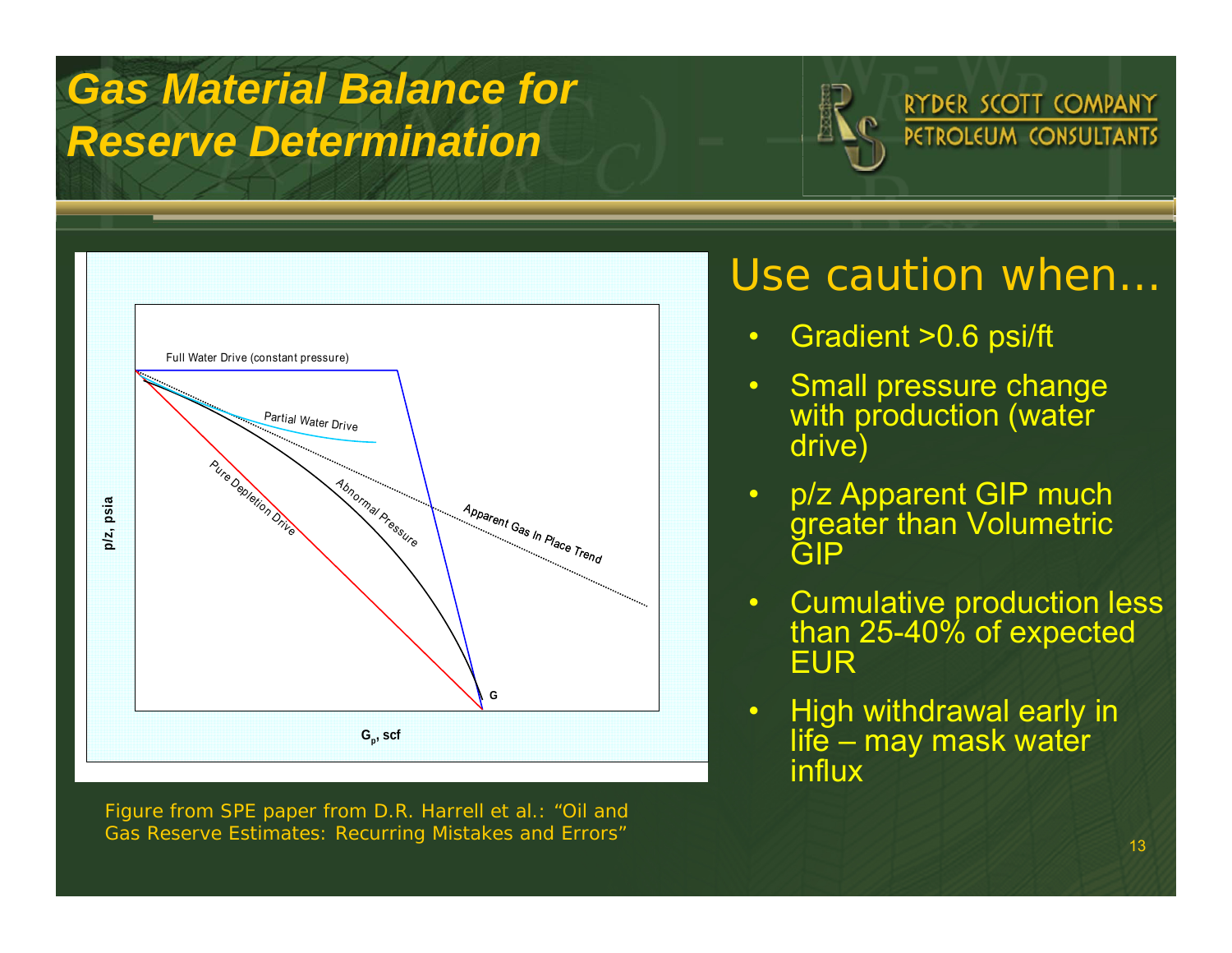

- $\bullet$  24 hr regulatory tests often do not provide the needed shut-in to reach a final pressure that properly represents the reservoir
	- $\bullet$ • Incomplete buildups  $\rightarrow$  underestimated P<sub>res</sub>  $\rightarrow$  underestimated OGIP

*Material Balance for Reserve*

 $\bullet$  Rate-transient analysis may be an alternative method to determine reserves when sufficient static reservoir pressure is not available

RYDER SCOTT COMPANY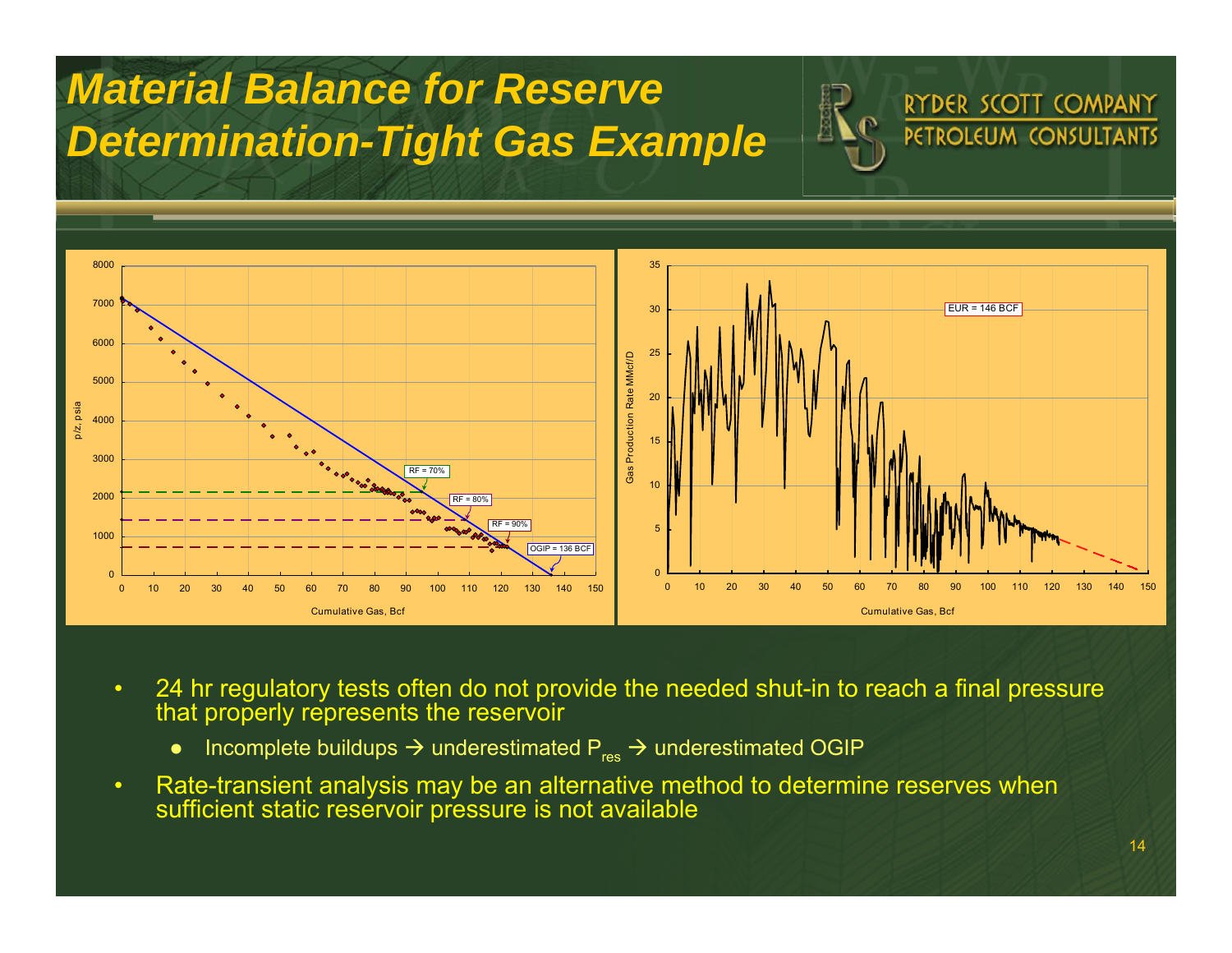#### *Material Balance for ReservesDetermination-Partial WD Gas*

RYDER SCOTT COMPANY PETROLEUM CONSULTANTS



- P/z plots can be of use in partial WD if there are proved analogies for a recoverable OGIP factor and proved volumetrics.
- Each component must be generated using proved components: volumetrics, recoverable OGIP  $@$   $p_i$ , and reservoir pressure trend.

**Cumulative Gas Production**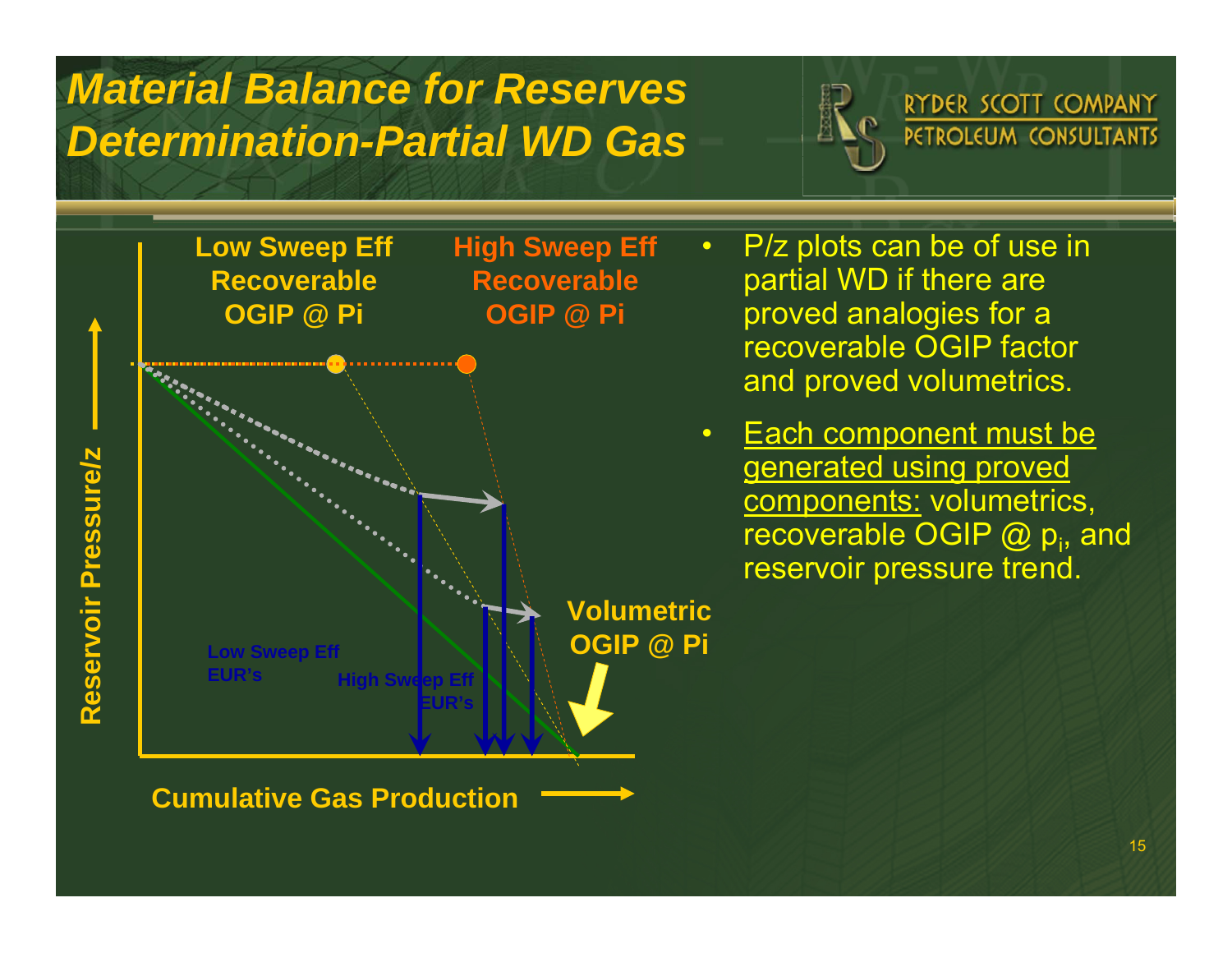

- Proved SPE/WPC ≠ proved SEC
	- Pre-production PPG may be sufficient for contacts and continuity for SPE/WPC, but not SEC
- Lee's  ${\sf r}_{\sf i}$  not a valid basis for drainage area; especially if recovery factor is calculated independently
- Pressure analysis is a tool; results should be compared with other analysis (i.e. DCA and volumetrics)